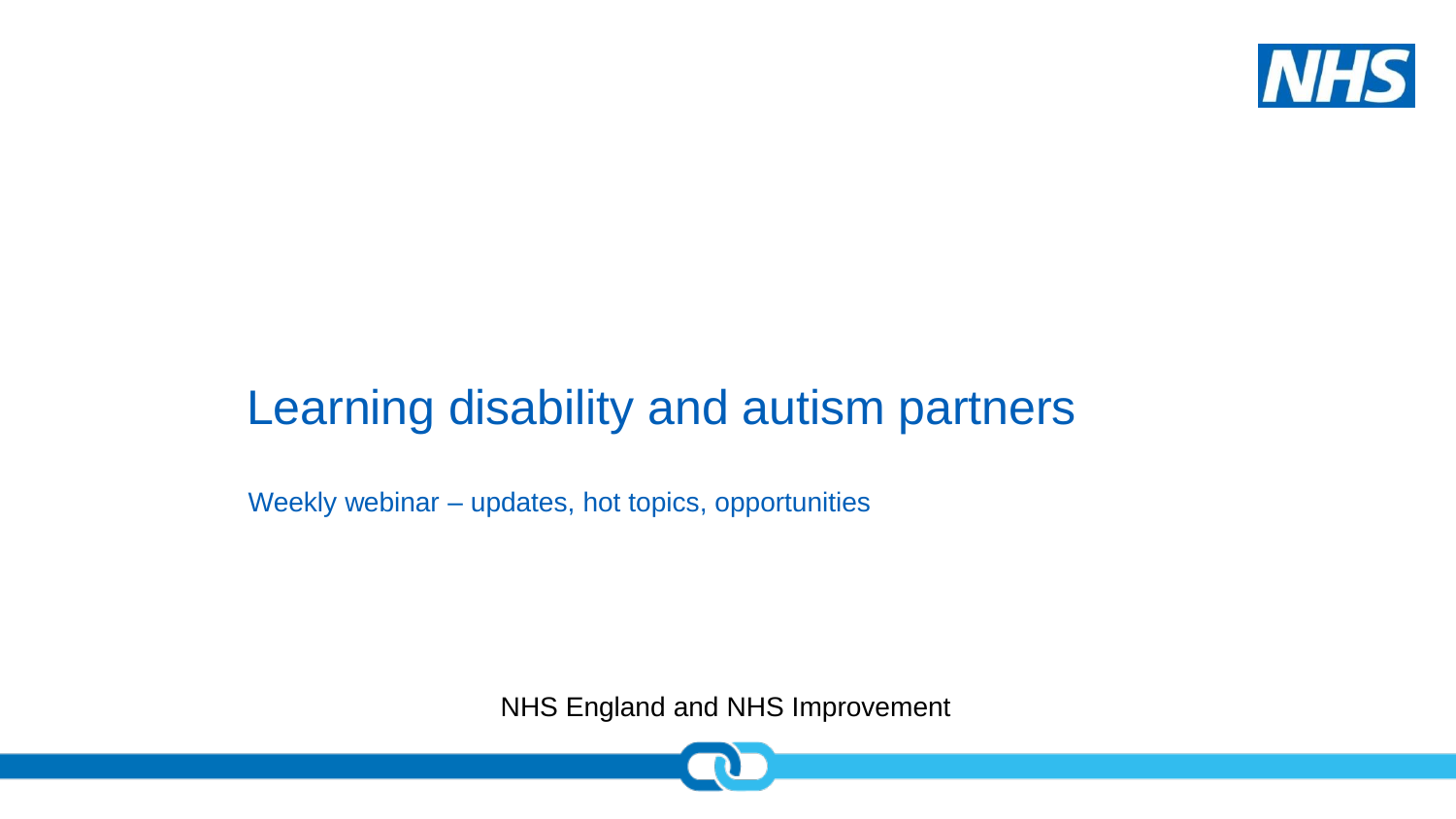

## Agenda

- 1. DHSC update
- 2. PHE update:
	- o Data analysis
- 3. NHSE/I update:
	- o Issues raised by stakeholders
	- o Supporting patients who are unwell with COVID-19 latest publications
	- o latest publications updated CeTR planner, updated 'Managing Demand and Capacity', Patient, Carer and Family Engagement and Communication during the Coronavirus (COVID-19) Pandemic"
- 4. Hearing from partners hot topics
- 5. Working together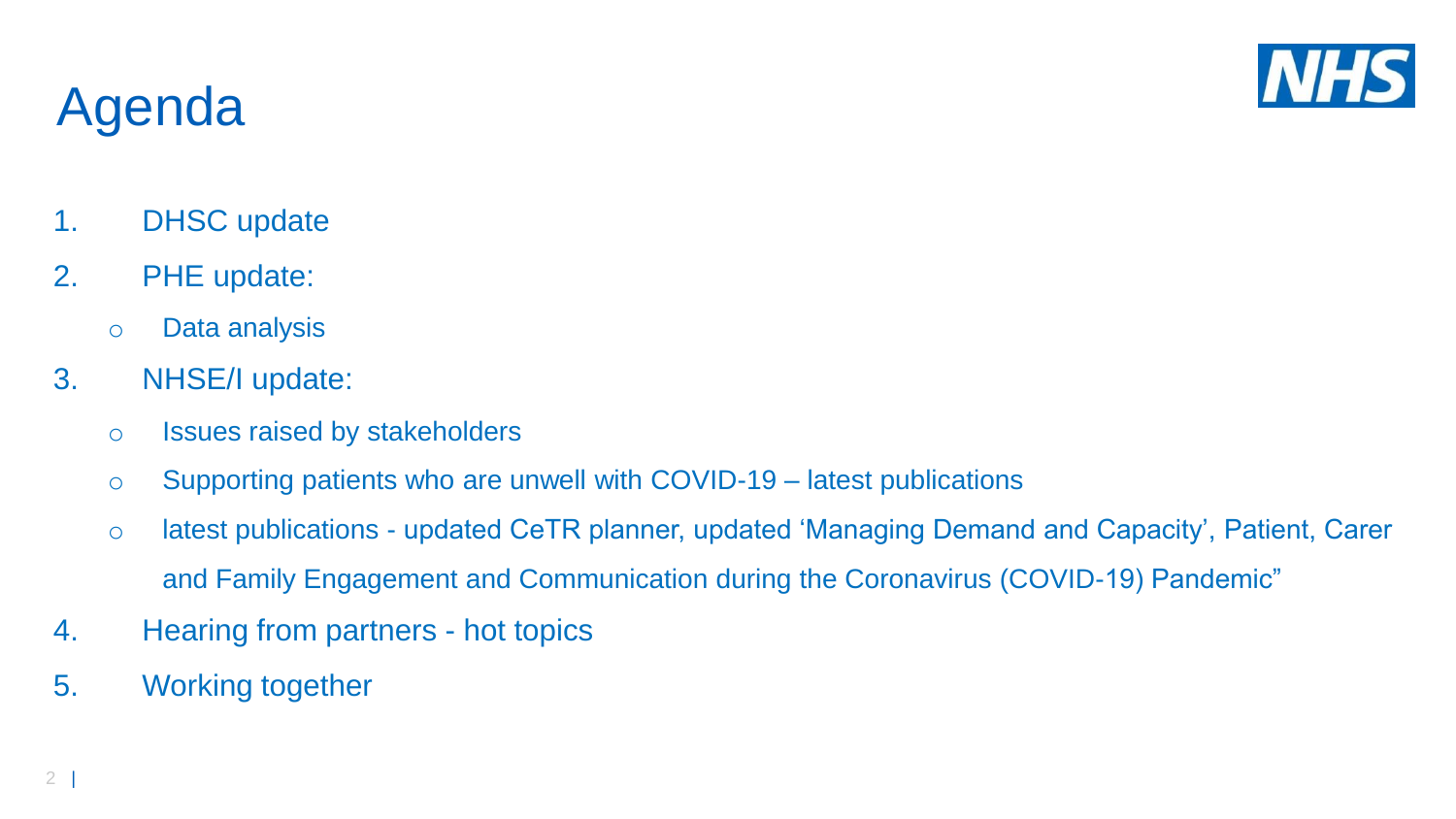## Public Health England update

Data analysis intention:

- convene an intelligence network of internal and external experts
- work with health protection colleagues to see what data we can take from the outbreak response, including new care home reporting
- use established data sets, ie ONS
- collaborate with colleagues to see what insights external sources of data such as LeDeR can add
- collaborate with academic colleagues, in the UK and internationally
- acknowledge the complexity of interpreting data and importance of getting that right
- draw conclusions carefully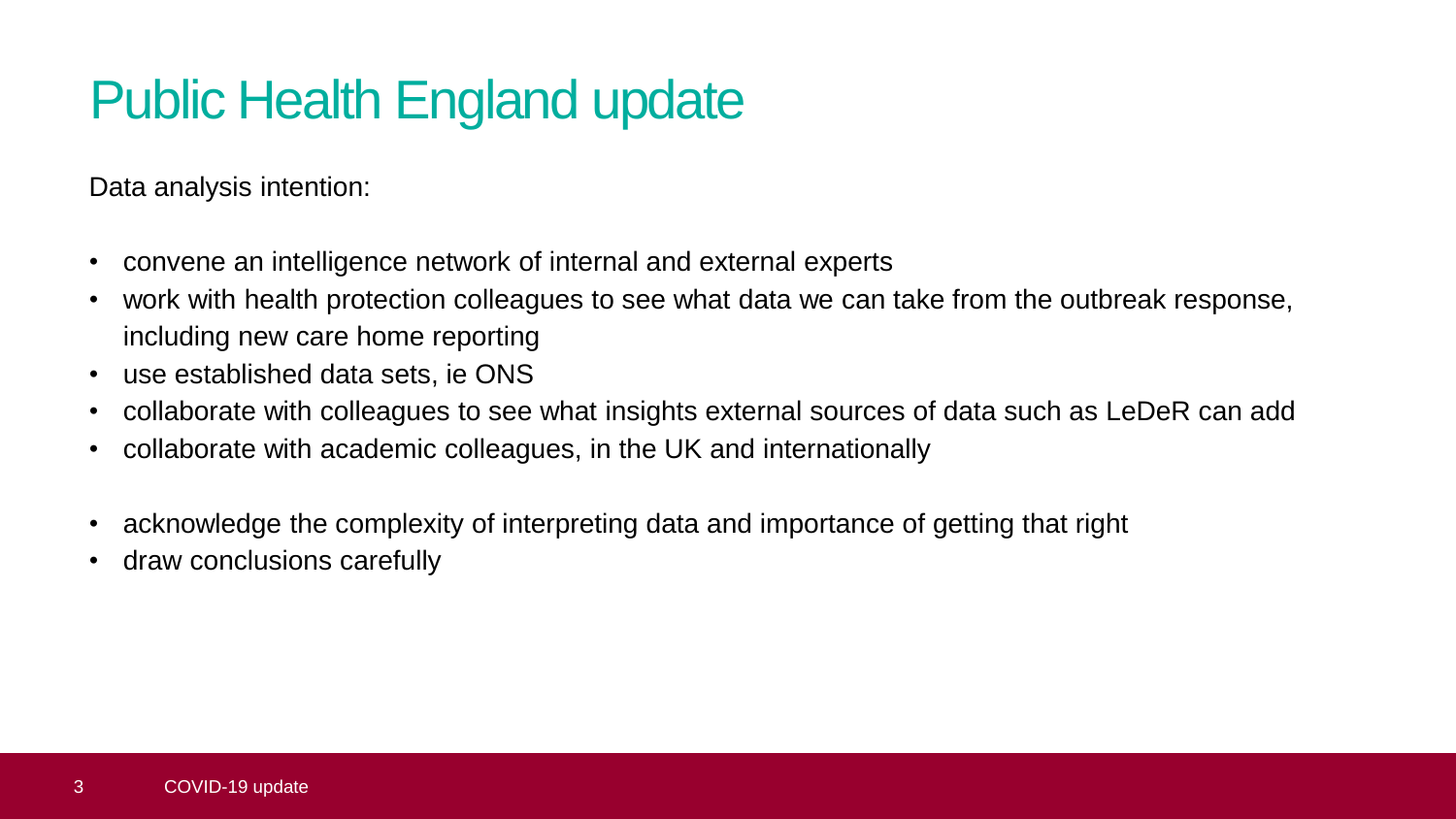

### NHSE/I update:

- Issues raised by stakeholders
- Supporting patients who are unwell with COVID-19 latest publications
- latest publications updated CeTR planner, updated 'Managing Demand and Capacity', Patient, Carer and Family Engagement and Communication during the Coronavirus (COVID-19) Pandemic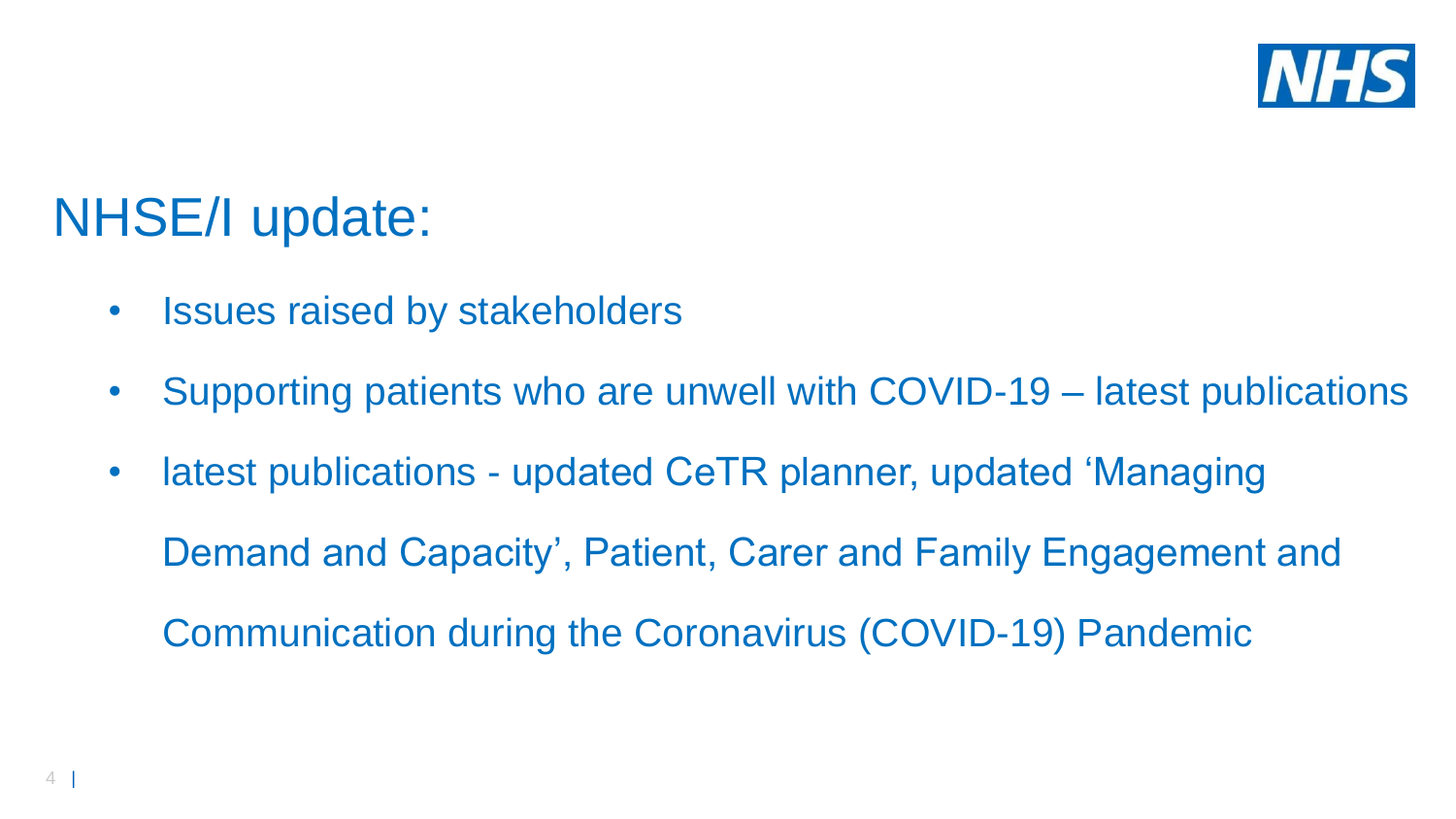

- What are the main questions you're getting from members of your network?
- What is the most helpful thing you feel you've been able to do for them?

Over to partners – please add in the chat